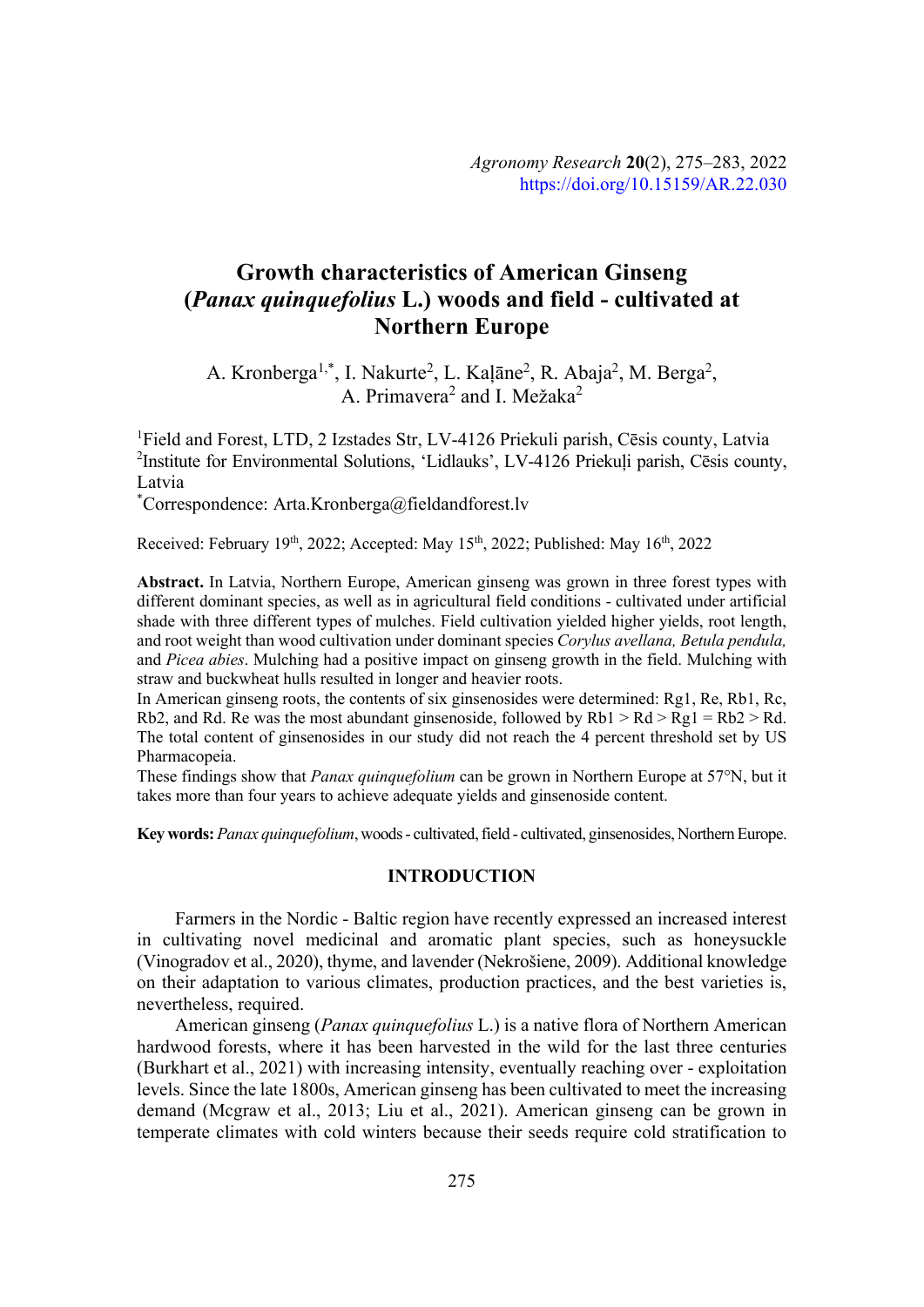break dormancy and germinate (Olson, 2014; Schmidt et al., 2019). The upper Midwest of the United States and Ontario, Canada are major cultivation regions (Liu et al., 2021), but there are reports of American ginseng cultivation in various Northern and Southern Hemisphere countries, such as New Zealand (Chen et al., 2020), Poland (Ligor et al., 2005), Denmark (Olson, 2014), France (Men-Olivier et al., 2006), and China (Nian He et al., 2008). American ginseng grows naturally in latitudes ranging from 30 to 50°N, and its northern limit in Canada is 53°N. Our experiments were conducted in Northern Europe under the Nemoral Climate zone at 57°N, but the proximity to the North Atlantic Ocean and the dominating west and south - west winds make winters warmer than indicated by latitude (Olson, 2014).

American ginseng can be grown in two different agroecosystems: in the forest or in an agricultural field with artificial shade. Ginseng cultivation in raised beds in agricultural fields (also known as 'field - cultivated ginseng') is the most common method of production in North America. This type of cultivation increases root yields and reduces harvesting time from 8 to 4 years (Lim et al., 2005; Roy et al., 2011; Liu et al., 2021). Mulching, soil density, bed shape, seedling density, light intensity, and other agrotechnological methods can be used to manage root size, shape, and yield (Lim et al., 2005; Roy et al., 2011).

There are two approaches for ginseng cultivation in the forest: so called 'woods cultivated' and 'wild-simulated.' The first approach is an intensively managed approach that includes raised beds, vegetation management, and soil tillage in a forest setting. The second method is to cultivate ginseng in forest soil with minimal intervention, such as site preparation before sowing seeds or planting plantlets in the forest (Burkhart et al., 2021).

Ginsenosides are unique components that contribute to the pharmacological activity of ginseng roots. Rb1, Rb2, Rc, Rd, Re, and Rg1 are the six major ginsenosides found in American ginseng (Fournier et al., 2003). The European Pharmacopoeia (01/2016:1523) does not list American ginseng. The dried root of *P. quinquefolius* is listed in the US Pharmacopeia with quality criteria of at least 4% total ginsenosides calculated on a dried basis. Climate, seasonal changes (Hao et al., 2020), light levels (Fournier et al., 2003), soil fertility and calcium content in soil (Konsler et al., 2019), mulching (Roy et al., 2011), plant population, and plant age all influence ginsenoside content (Lim et al., 2005).

Given that there are no research reports on American ginseng cultivation in Latvia, the goal of this study was to determine American ginseng cultivation potential in Latvia.

The study's main objectives were to assess root length, fresh root weight, and ginsenoside content in four-year-old roots of *Panax quinquefolius* grown in Latvia in various woods - cultivated and field - cultivation settings. Three different forest types were investigated, as well as three types of artificially shaded agricultural fields marked by different, locally available mulches.

## **MATERIALS AND METHODS**

#### **Seed propagation and planting**

Seedlings were grown from stratified seeds purchased from a commercial supplier (Harding's wild mountain herbs). In March 2018, the seeds were sown in pots and grown in a nursery with an average moisture content of 56%, an average temperature of 16 °C,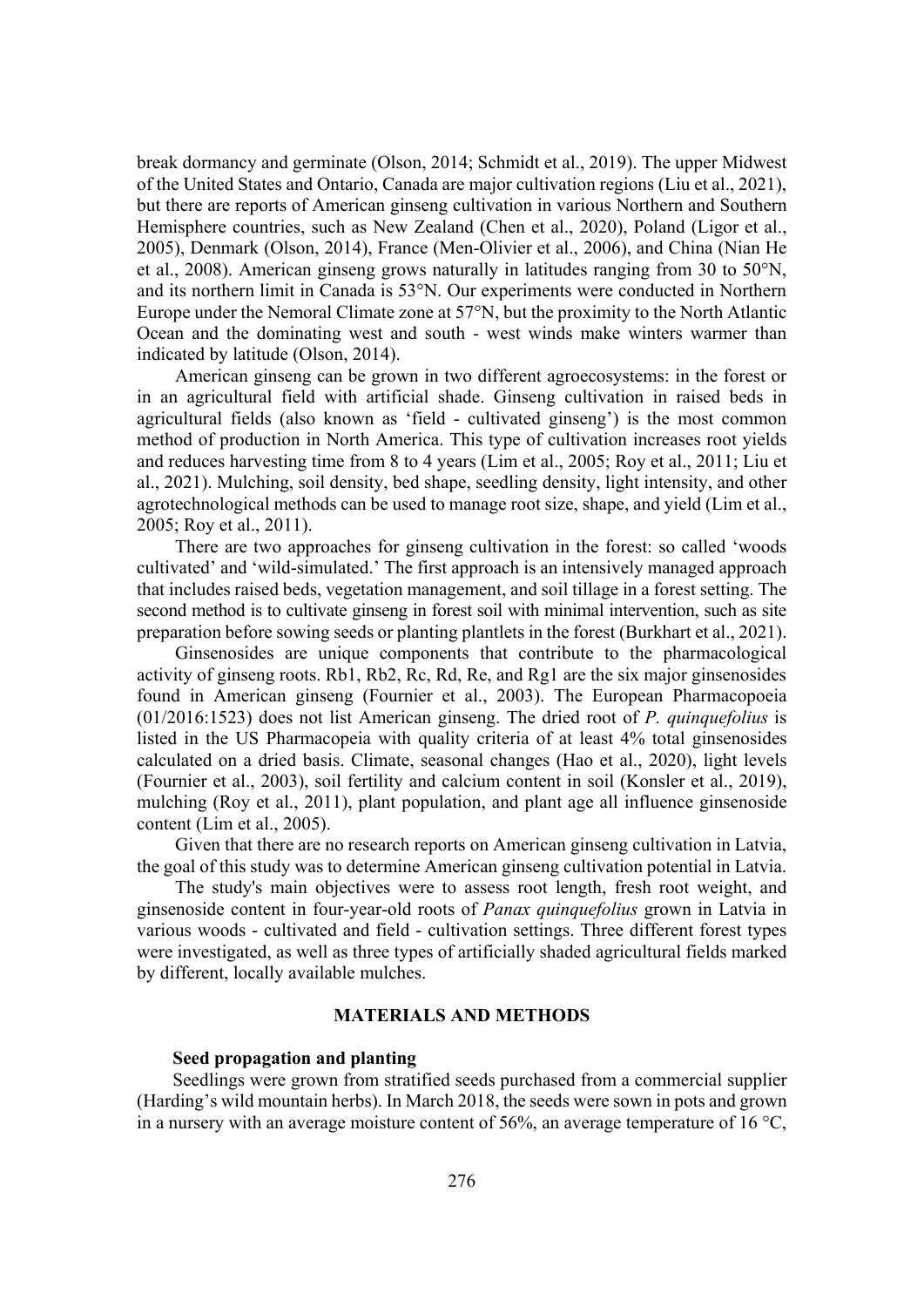sodium lamps with light intensities ranging from 30,00 to 4,000 Lux, and a photoperiod of 16 hours.

In May 2018, plantlets were planted in three forest locations: first with dominant species *Coryllus avellana* (57°12'N 25°06'E), second with dominant species *Betula pendula* (57°14'N 25°12'E) and third with dominant species *Picea abies* (57°14'N 25°12'E). The species composition differed across the forest pilot sites (Table 1).

|              | Dominant canopy species in woods |                          |                      |  |  |  |
|--------------|----------------------------------|--------------------------|----------------------|--|--|--|
| Forest layer | Corylus avellana                 | Betula pendula           | Picea abies          |  |  |  |
| Tree layer   | Pinus sylestris,                 | Betula pendula           | Betula pendula,      |  |  |  |
|              | Quercus robur, Tilia cordata     | Picea abies              |                      |  |  |  |
| Shrub layer  | Corylus avellana,                | Amelanchier spicata,     | Amelanchier spicata, |  |  |  |
|              | Tilia cordata, Rubus idaeus,     | Rubus idaeus,            | Lonicera xylosteum,  |  |  |  |
|              | Acer plantonoides,               | Lonicera xylosterum,     | Picea abies,         |  |  |  |
|              | Quercus robur, Padus avium       | Picea abies              | Rubus idaeus         |  |  |  |
| Herb layer   | Galeobdolon luteum,              | Aegopodium podagraria,   | Luzula pilosa,       |  |  |  |
|              | Luzula pilosa,                   | Fragaria vesca,          | Lupinus polyphyllus, |  |  |  |
|              | Solidago virgaurea,              | Dryopteris filix - mass, | Solidago virgaurea,  |  |  |  |
|              | Lupinus polyphyllus,             | Veronica chamaedrys,     | Fragaria vesca,      |  |  |  |
|              | Fragaria vesca,                  | Mycelis muralis,         | Geum rivale          |  |  |  |
|              | Geum rivale                      | Lupinus polyphyllus,     |                      |  |  |  |
|              |                                  | Equisetum sylvaticum,    |                      |  |  |  |

**Table 1.** Plant species in forest pilot sites

Plantlets were planted in a shadowed system on raised soil beds in our organically certified agricultural experimental field (57°19'N 25°19'E) in June 2018. Shading was provided by wooden board roofing, with boards 10 cm wide and 2 cm apart, reducing solar radiation to 3–8 percent of full sunlight on sunny days and 6–30 percent on cloudy days. Each treatment bed measured 17 m long, 0.90 m wide, and 0.15 m tall. In both the wood and field trials, the distance between plants was  $10\times15$  cm. Mulch was used to cover the planting beds after they were finished. Mulching with buckwheat hulls, birch leaves, and reed *(Phragmites australis)* straws was tested.

All of the testing sites had sod-podzolic sandy loam soil. Table 2 summarises soil agrochemical properties. Because of the low pH level, granulated lime was applied at a rate of 400 kgha<sup>-1</sup> in all testing locations prior to sowing. Mechanical removal and traps (on the field) were used to control slugs, and traps were used to control rodents (in the forest). If necessary, hand weeding was performed.

|                              | Dominant canopy species in the woods |         |       | Mulch types on the field |        |              |
|------------------------------|--------------------------------------|---------|-------|--------------------------|--------|--------------|
| Properties                   | Corylus                              | Betula  | Picea | Buckwheat Birch          |        | <b>Straw</b> |
|                              | avellana                             | pendula | abies | hull                     | leaves |              |
| pH KCl                       | 5.6                                  | 4.3     | 4.3   | 5.4                      | 5.4    | 5.4          |
| Organic matter content, %    | 5.2                                  | 2.5     | 2.5   | 2.5                      | 2.5    | 2.5          |
| $Ca$ mg $kg^{-1}$            | 1138                                 | 202     | 202   | 667                      | 667    | 667          |
| $P_2O_5$ mg kg <sup>-1</sup> | 15                                   | 67      | 67    | 131                      | 131    | 131          |
| $K_2O$ mg $kg^{-1}$          | 100                                  | 68      | 68    | 194                      | 194    | 194          |

**Table 2.** Soil agrochemical characteristics in woods and cultivated field trial sites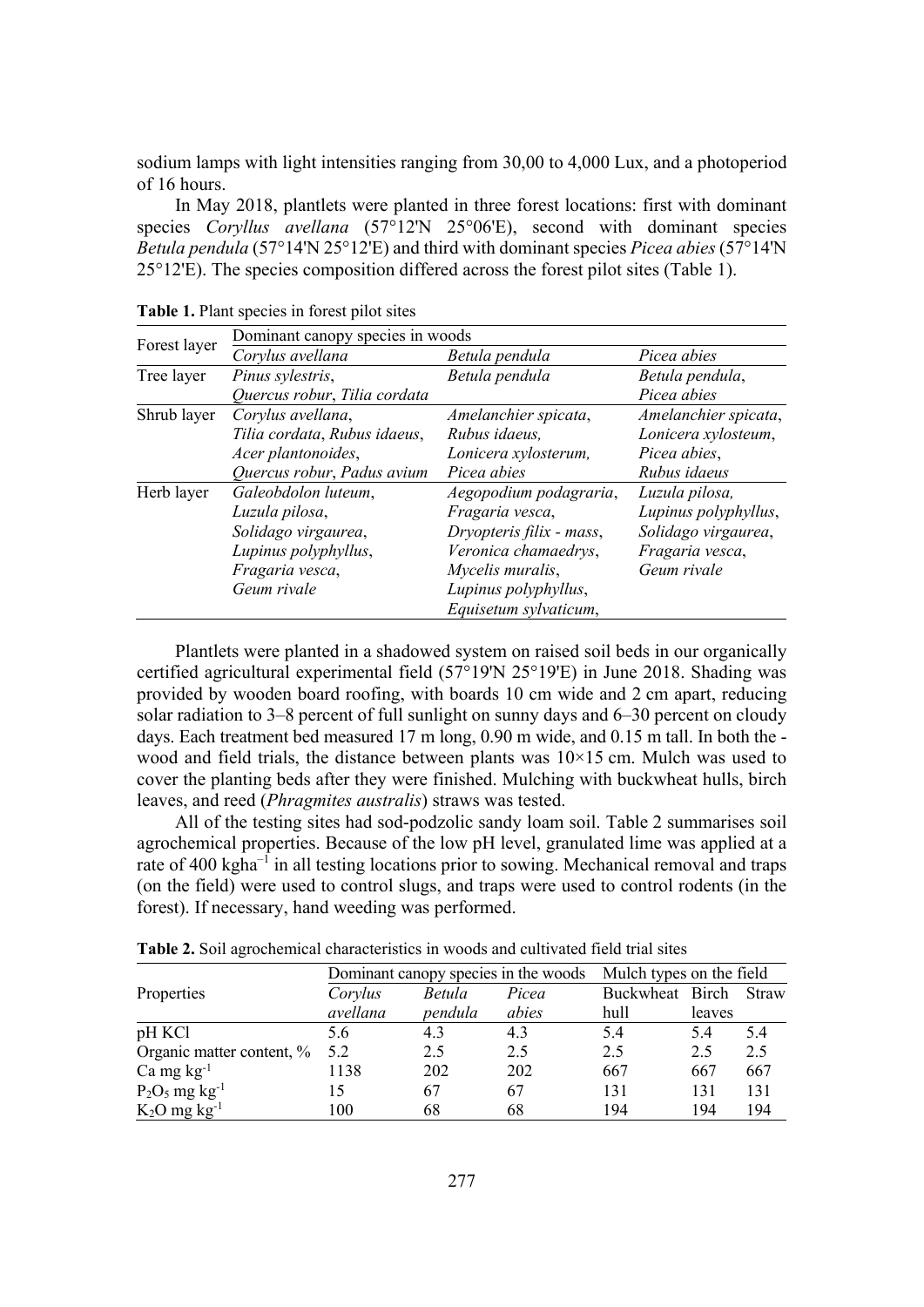#### **Plant sampling and yield assessment**

In October 2021, ten four-year-old plants were randomly selected from each experimental variant. The senescing aboveground shoot was removed, and the remaining underground part was washed and dried with paper towels, root length measured, and roots weighed. They were then pooled to determine the root ginsenoside content. Prior to ginsenoside analysis, samples were dried for 20 hours at a temperature of 45 °C. Each sample was analysed in three replications.

# **Chemical analysis**

Ginsenosides Rg1, Re, Rb1 and Rf were purchased from Sigma-Aldrich. HPLC-grade acetonitrile and methanol were supplied by Fisher Scientific (Loughborough, UK). Deionized water was obtained through a Mill-Q system, purchased from Millipore, phosphoric acid was of analytical purity.

Dried roots were pulverized by a laboratory mill. Ultrasound-assisted extraction was carried out in an ultrasonic device with a thermostat. Samples  $(0.5 \text{ g})$  were extracted with 40 mL of 50% methanol at 70.0 °C for 60 min. Samples were cooled, centrifugated for 10 min at 4,000 rpm, and filtrated through a membrane filter with a nominal pore size  $0.45$  µm to remove the insoluble materials. The standard solution corresponding to 0.3 mg mL $^{-1}$  of ginsenoside Rg1, Re, Rb1 and Rf was prepared by dissolving 3 mg of reference standards in 10 mL of methanol. The solution was sonicated for 5 min and filtered through a membrane filter with a nominal pore size  $0.45 \mu$ m.

Chromatographic analyses were performed on a HPLC system Agilent 1290 Infinity II series (Agilent Technologies, Germany). LC separations were achieved based on the European pharmacopeia (01/20216:1523) by using an Agilent Eclipse XDB-18 3.5  $\mu$ m, 4.6×150 mm (Zorbax) column (35 °C) with water as a mobile phase A adjusted to pH 2 with phosphoric acid and acetonitrile as mobile phase B, using the following gradient program: 0–8 min (20% B); 8–40 min (20–40% B); 40–45 min (40–60% B); 45–47 min (60–95% B); 47–52 min (95% B); 52–55 min (95–20% B); 55–75 min (95–20% B) with the flow rate of 1.0 mL min<sup>-1</sup>. The injection volume was 20  $\mu$ L. Chromatograms were obtained on an Agilent WVD detector (Agilent Technologies, Germany) at a wavelength of 203 nm. The experimental data were handled using MassHunter Qualitative analyses 10.0 software (Agilent Technologies). For peak identification, retention times (tR) for standard solution and analysed samples were compared. The quantitative determination of sum of ginsenosides Rb1 and Rg1 in the samples expressed as percentage of dried drug was provided by inserting the related chromatographic peak areas in a mathematical equation, based on the European Pharmacopoeia.

#### **Data analysis**

*T*–*tests* were used to determine significance ( $P \le 0.05$ ) of mulching type under the shadowing system in field cultivation and the dominant tree species in woods cultivation on root length and root weight. Two - way ANOVA with an ad - hoc *Tuckey test* was used to determine significance of growing conditions on composition of ginsenosides.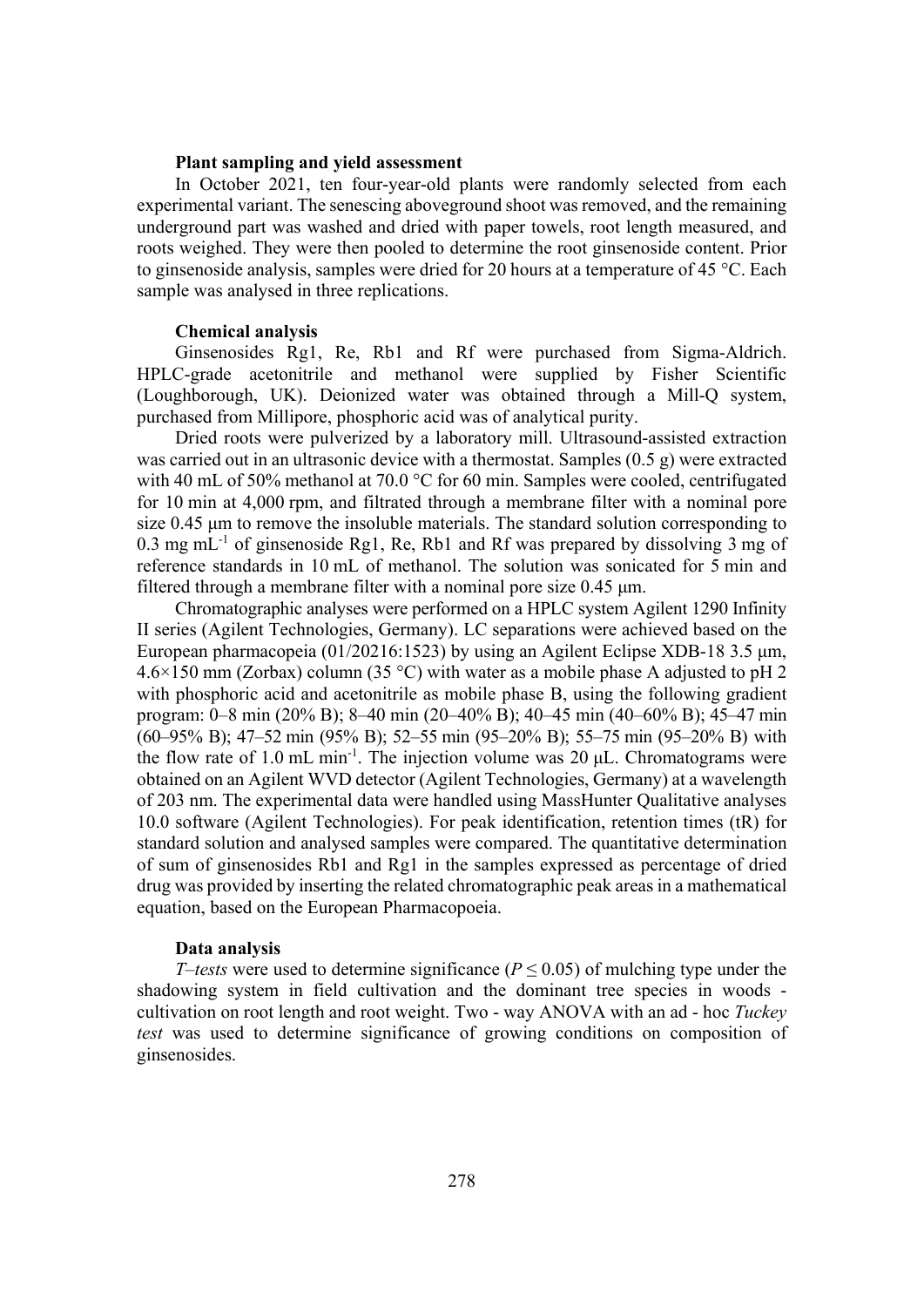# **RESULTS AND DISCUSSION**

Fresh root weight and length were significantly greater in 4-year-old field cultivated plantlets than in 4-year-old woods-cultivated plantlets (Fig. 1). Fresh root weights among treatments ranged between 4.1 and 10.7 g in the field cultivation and 0.1 and 1.6 g in the woods cultivation, which is much less than the average fresh root weight of a 4 - year old ginseng taken in September  $(26.4 g)$  reported by Li and Wardle in Canada (Li & Wardle, 2002). Other authors have also reported that wood - cultivated ginseng has lower root weight than field - cultivated ginseng (Lim et al., 2005).



**Figure 1.** Boxplot of average fresh root length and weight of woods - cultivated and field cultivated *P. quinquefolius.* Experimental variants marked with the same letter do not differ according to ad - hoc *Tuckey test* ( $p > 0.05$ ).

The cultivation method and growing conditions are the key factors of root weight at harvest. Four years of cultivation is the minimum period required to obtain proper yield (Court et al., 1996). Oliver (1998) states that the average root weight for commercial harvesting after four years is 14 g; therefore, neither field cultivation nor woods cultivation produced sufficient root weight to meet this requirement. According to Li and Wardle (2002), American ginseng root weight increased with age (Li & Wardle, 2002), indicating that at least five years of cultivation is required in the Nordic - Baltic region to achieve the target root weight. Field cultivation yields the larger root weight, making it the more suited method for growing ginseng in Latvia.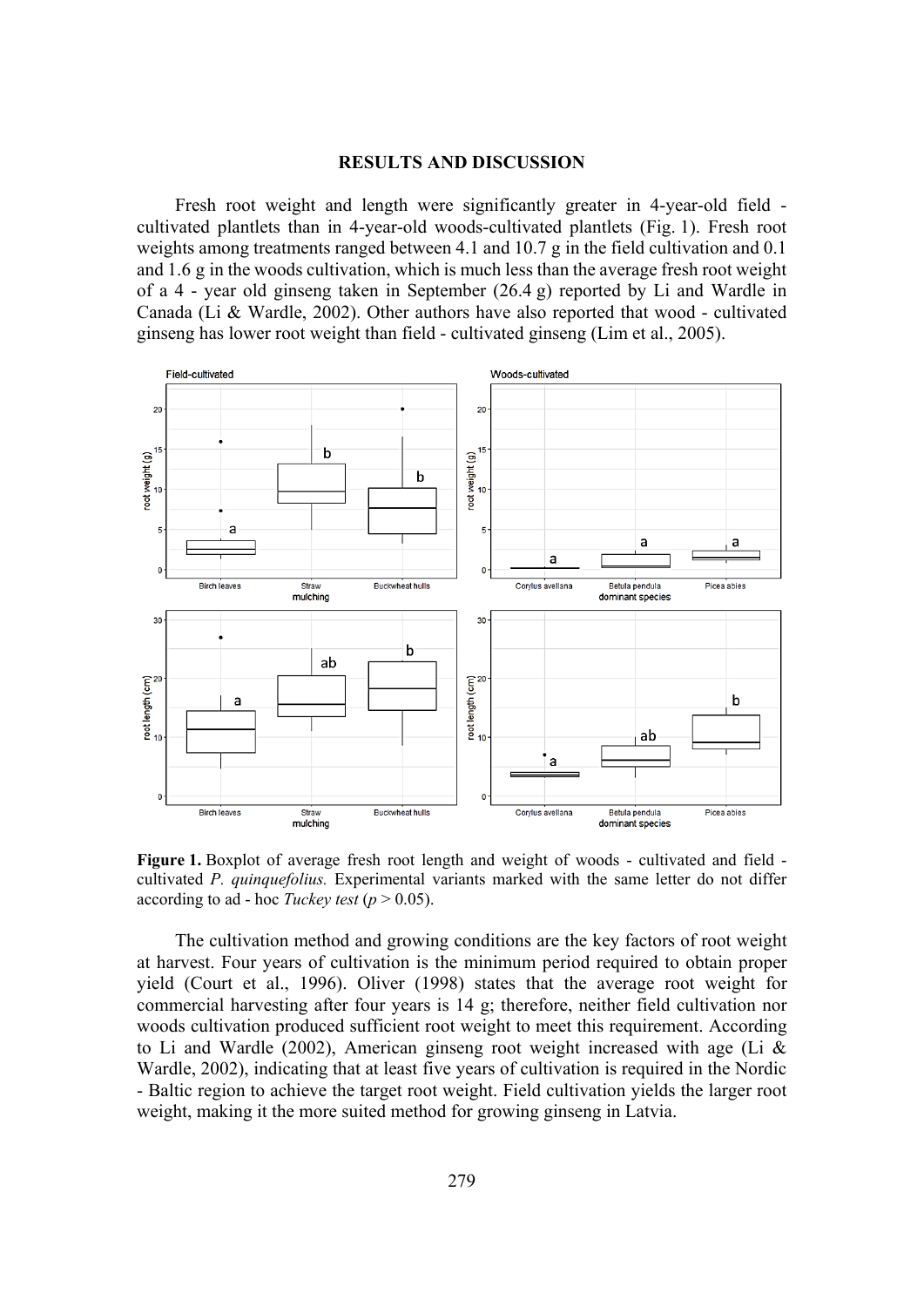Root length and weight were both affected by treatments within each agroecosystem. Mulch application on ginseng beds in field conditions is recommended as a common practice to mimic forest conditions and ensure more stable moisture and temperature conditions in the soil (Olson, 2014). Chopped straw is the most common mulch used by ginseng growers (Roy et al., 2011). The availability of materials and their impact on plant development, on the other hand, must be considered at each specific site. Buckwheat hulls, birch leaves, and reed straws were selected in the study based on their local availability.

The type of mulch used in field cultivation had a significant impact on root weight and length. Straw and buckwheat hull cover resulted in significantly longer root length and weight compared to birch leaf mulch and is therefore recommended for ginseng bed mulching. Ginseng cultivation was also tested in three woods with different dominant species. American ginseng naturally grows mainly in Northern American forests that are associated with *P. quinquefolium, - Arisaema triphyllum, and <i>Acer saccharum* (Turner & McGraw, 2015). In this study three different Latvian forests with major cover species of *Betula pendula, Picea abies* and *Corylus avellana* were selected.

The average fresh root weight of cultivated ginseng in woods was very low - only  $0.1-1.6$  g - and did not differ significantly between forest types, but root length was greater in woods dominated by *Betula pendula* and *Picea abies* (Fig. 1).

This could be explained by a decrease in available nutrients in the soil, particularly phosphorus. One of the reasons for developing smaller roots is the lack of phosphorus (Choi et al., 2007). Dry conditions throughout the growing season in forest systems also contributed to lower root weight. This was most likely caused by precipitation being absorbed by the forest canopy.

While it is commonly known that forest - grown ginseng roots are more desirable on the market, they require longer time to produce - at least six years (Olson, 2014). As a result, we can conclude that a four-year period is insufficient to obtain commercially valuable *Panax quinquefolium* roots in *Corvlus avellana*, *Betula pendula*, or *Picea abies* dominated forests in Latvia. Furthermore, additional investments in improving soil composition, additional irrigation or preselecting forests with better summer moisture regime, and growing for longer seasons are suggested for the cultivation of American ginseng in woods.

*P. quinquefolius* roots are known to contain six characteristic active substances ginsenosides Rg1, Re, Rb1, Rc, Rb2 and Rd. A total of 26 ginsenosides were separated and identified in analyzed samples by comparison of their retention behavior, among them 3 ginsenosides Rg1, Re and Rb1 were identified by commercially available external standards.

Six main ginsenosides (Rg1, Re, Rb1, Rc, Rb2 and Rd) were quantified by linear regression equations of standard curves, while all other ginsenosides were quantified by Rb1. All these ginsenosides were found in ginseng roots cultivated in Latvia (Table 3). All tested saponins in this study belong to the dammarane type ginsenosides. According to Zhang (2014), structurally, dammarane - ginsenosides are classified into protopanaxadiol (PPD) (Rb1, Rc, Rb2 and Rd) and protopanaxatriol (PPT) types (Rg1 and Re), according to the different positions of aglycones linked to the parent nucleus structure. The changes of PPT-/PPD - type ratio result in variance of the potency of bioactivity and further alter the overall quality of ginseng roots (Shan et al., 2014). Zhang et al. (2014) described variation of ginsenoside heterogeneity in different tissues - leaves,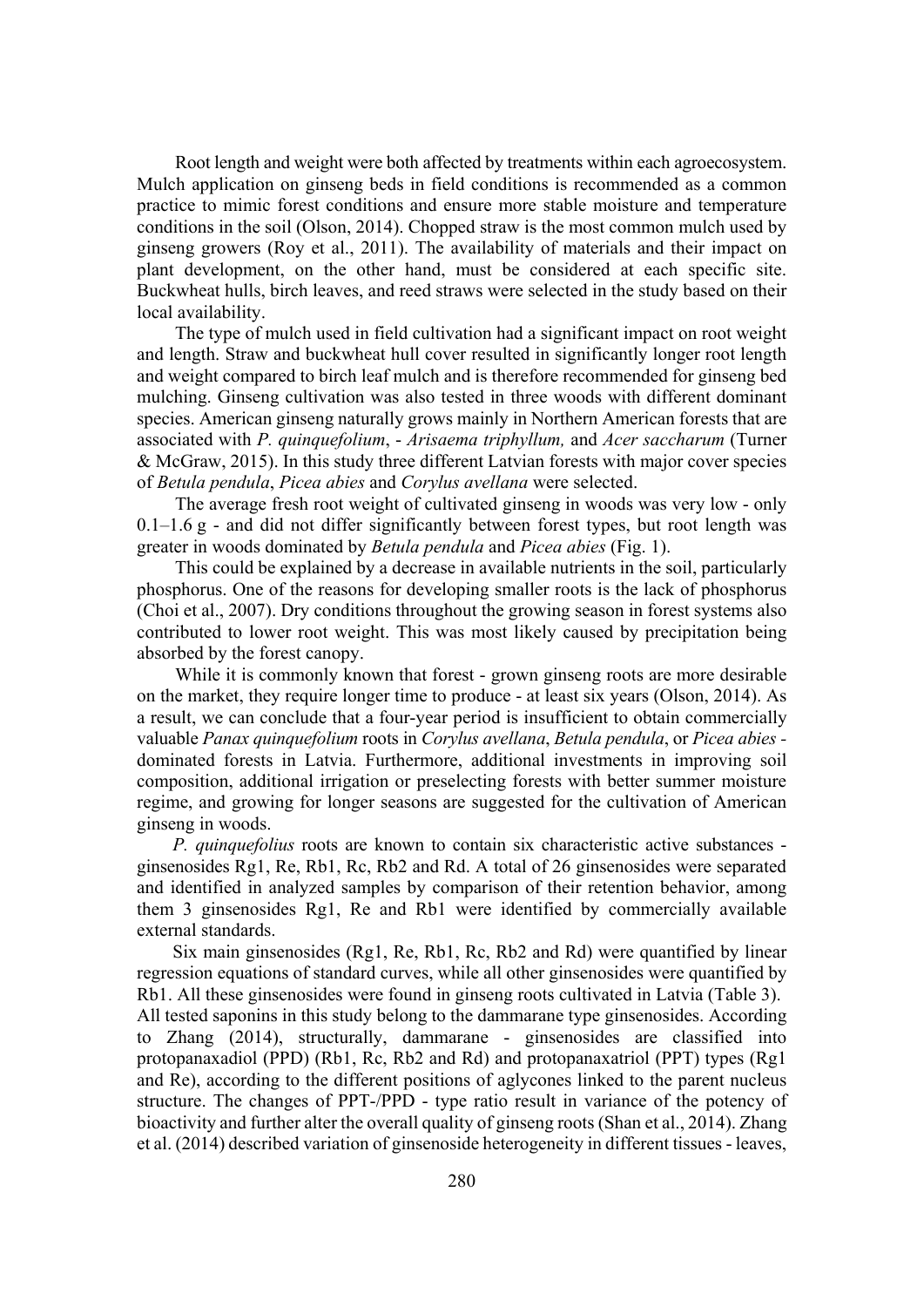rhizomes, and main roots. He found that the alteration of the proportions of the two dammarane types of ginsenosides may change along with years of cultivation. Ginsenoside - Rc and Rg1 show relatively higher changing ratios during the period from 1- to 13-year-old main root samples.

|                           | Ginsenoside composition (% on dried basis) |                   |                                                          |       |                   | Sum of            | Sum of all           |                       |  |
|---------------------------|--------------------------------------------|-------------------|----------------------------------------------------------|-------|-------------------|-------------------|----------------------|-----------------------|--|
| Cultivation type          | $Rg1*$                                     | Re                | Rb1                                                      | Rc    | R <sub>b</sub> 2  | Rd                | Rg1 and<br>$Rb1, \%$ | ginsenosides,<br>$\%$ |  |
|                           | Field cultivated with different mulching   |                   |                                                          |       |                   |                   |                      |                       |  |
| <b>Buckwheat</b>          | 0.10a                                      | 0.62a             | 0.52a                                                    | 0.06a | 0.16a             | 0.13a             | 0.62a                | 2.42a                 |  |
| Birch leaves              | 0.11 <sub>b</sub>                          | 0.70a             | 0.59 <sub>b</sub>                                        | 0.07a | 0.07 <sub>b</sub> | 0.13a             | 0.70 <sub>b</sub>    | 2.02 <sub>b</sub>     |  |
| Straw                     | 0.03a                                      | 0.63 <sub>b</sub> | 0.60 <sub>b</sub>                                        | 0.08a | 0.21a             | 0.23 <sub>b</sub> | 0.63a                | 3.05c                 |  |
| Assinewe et al.           | 0.25                                       | 1.75              | 1.88                                                     | 0.36  | 0.13              | 0.48              | 2.13                 | 4.85                  |  |
| (2003)                    |                                            |                   |                                                          |       |                   |                   |                      |                       |  |
|                           |                                            |                   | Wood - cultivated with different dominant canopy species |       |                   |                   |                      |                       |  |
| Corylus avellana          | 0.45a                                      | 0.84a             | 0.38a                                                    | 0.13a | 0.09a             | n.a.              | 0.84a                | 3.09a                 |  |
| Picea abies               | 0.15 <sub>b</sub>                          | 0.51 <sub>b</sub> | 0.36 <sub>b</sub>                                        | 0.11a | 0.09a             | 0.04a             | 0.51 <sub>b</sub>    | 1.62 <sub>b</sub>     |  |
| Betula pendula            | 0.11 <sub>b</sub>                          | 0.68c             | 0.57 <sub>b</sub>                                        | 0.11a | 0.13 <sub>b</sub> | 0.06a             | 0.68ab               | 2.25c                 |  |
| Assinewe et al.<br>(2003) | 0.94                                       | 1.42              | 2.81                                                     | 0.42  | 0.09              | 0.29              | 3.75                 | 5.78                  |  |

**Table 3.** Comparison of ginsenosides in woods cultivated and field cultivated 4 year oldginseng roots

\* Under each of the growing systems, ginsenoside content indicated with the same letter in the same column do not differ according to Tuckey test  $(p > 0.05)$ .

In Canada, Assinewe et al. (2003) found no significant difference in ginsenoside content between four-year wood - cultivated and field - cultivated ginseng roots. We also observed similar results in total ginsenosides content in both wood and field cultivated ginseng in our study. However, unlike Assinewe (2003), the total content of ginsenosides in our study did not reach the 4% threshold set by US Pharmacopeia. However, the sum of Rg1 and Rb1 exceeded the 0.4% threshold set by European Pharmacopeia for *Panax ginseng* roots.

The variance in saponins could be due to harvesting data, growth conditions, or other factors. The highest concentration of ginsenosides was found to be Re and Rb1.

These findings are partially consistent with those of other studies (Lim et al., 2005; Qu et al., 2009). According to the abovementioned authors research, ginsenoside Rb1 is the most abundant and Re is the second most abundant ginsenoside in roots.  $Re > Rb1 > Rd > Rg1 = Rb2 > Rd$  was the overall relative abundance of the six ginsenosides.

The amount of ginsenosides in the roots increases as the ginseng becomes older (Court et al., 1996; Schlag & McIntosh, 2006). The levels of accumulated ginsenosides increase rapidly in the first four years of growth, then remain steady for the next four years, with the fifth year of cultivation representing a critical transitional period in the plant's life cycle (Zhang et al., 2014).

As a result, a longer period of cultivation is recommended for ginseng, both in field and forest growing conditions, to accumulate the required amounts of ginsenosides in Latvian growing conditions and to reach sufficient root weight.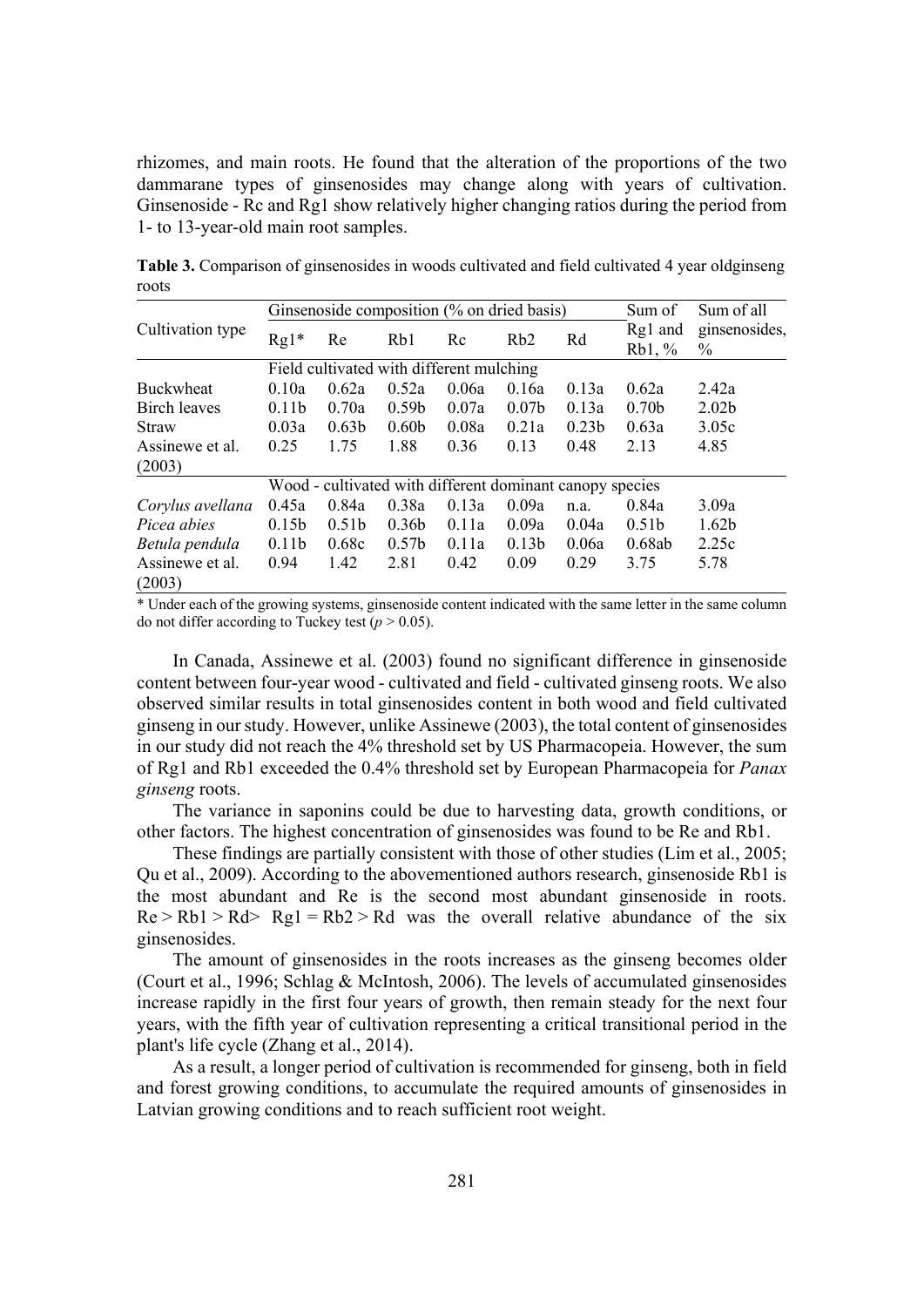## **CONCLUSIONS**

Cultivating American ginseng in raised beds in field settings under wooden board roofing resulted in higher yields and root lengths than woods - cultivated ginseng. Mulching had a noticeable positive effect on ginseng growth. Straw and buckwheat hull mulches are more preferable than birch leaves.

The results of this study indicate that cultivation of *P*. *quinquefolius* is feasible in Northern European conditions at latitude 57°N, but that more than four years of cultivation is recommended to ensure acceptable yields and ginsenoside content.

ACKNOWLEDGEMENTS. The research was supported by the EIP - Agri project 'Development of innovative technologies for cultivation and food production of ginseng (*Panax* s.p) and Chinese horseradish (*Angelica sinensis*)', No.17-00-A01620-000008.

#### **REFERENCES**

- Assinewe, V.A., Baum, B.R., Gagnon, D. & Arnason, J.T. 2003. Phytochemistry of wild populations of *Panax quinquefolius* L. (North American ginseng). *Journal of Agricultural* and Food Chemistry 51(16), 4549–4553. doi: https://doi.org/10.1021/jf030042h
- Burkhart, E.P., Nilson, S.E., Pugh, C.V. & Zuiderveen, G.H. 2021. Neither Wild nor Cultivated: American Ginseng (*Panax quinquefolius* L.) Seller Surveys Provide Insights into *in situ* Planting and Husbandry. *Economic Botany* 75(2), 126–143. doi: https://doi.org/10.1007/S12231-021-09521-8
- Chen, W., Balan, P. & Popovich, D.G. 2020. Ginsenosides analysis of New Zealand grown forest *Panax ginseng* by LC-QTOF-MS/MS. *Journal of Ginseng Research* 44(4), 552–562. doi: https://doi.org/10.1016/J.JGR.2019.04.007
- Choi, Y.E., Kim, Y.S., Yi, M.J., Park, W.G., Yi, J.S., Chun, S.R., Han, S.S. & Lee, S.J. 2007. Physiological and chemical characteristics of field-and mountain-cultivated ginseng roots. *Journal of Plant Biology* **50**(2), 198–205. doi: https://doi.org/10.1007/BF03030630
- Court, W.A., Reynolds, L.B. & Hendel, J.G. 1996. Influence of root age on the concentration of ginsenosides of American ginseng (*Panax quinquefolium*). *Canadian Journal of Plant Science* **76**(4), 853–855. doi: https://doi.org/10.4141/cjps96-144
- Fournier, A.R., Proctor, J.T.A., Gauthier, L., Khanizadeh, S., Bélanger, A., Gosselin, A. & Dorais, M. 2003. Understory light and root ginsenosides in forest - grown *Panax quinquefolius*. *3K\WRFKHPLVWU\* **63**(7), 777–782. doi: https://doi.org/10.1016/S0031-9422(03)00346-7
- Hao, M., Zhou, Y., Zhou, J., Zhang, M., Yan, K., Jiang, S., Wang, W., Peng, X. & Zhou, S. 2020. Cold - induced ginsenosides accumulation is associated with the alteration in DNA methylation and relative gene expression in perennial American ginseng (*Panax quinquefolius* L.) along with its plant growth and development process. *Journal of Ginseng Research* **44**(5), 747–755. doi: https://doi.org/10.1016/J.JGR.2019.06.006
- Konsler, T.R., Zito, S.W., Shelton, J.E. & Staba, E.J. 2019. Lime and Phosphorus Effects on American Ginseng: II. Root and Leaf Ginsenoside Content and Their Relationship. *Journal of the American Society for Horticultural Science* 115(4), 575–580. doi: https://doi.org/10.21273/jashs.115.4.575
- Li, T.S.C. & Wardle, D. 2002. Seasonal fluctuations of leaf and root weight and ginsenoside contents of 2-, 3-, and 4-year-old american ginseng plants. *HortTechnology* 12(2), 229–232. doi: https://doi.org/10.21273/horttech.12.2.229
- Ligor, T., Ludwiczuk, A., Wolski, T. & Buszewski, B. 2005. Isolation and determination of ginsenosides in American ginseng leaves and root extracts by LC-MS. *Analytical and %LRDQDO\WLFDO&KHPLVWU\* **383**(7), 1098–1105. doi: https://doi.org/10.1007/S00216-005-0120-8